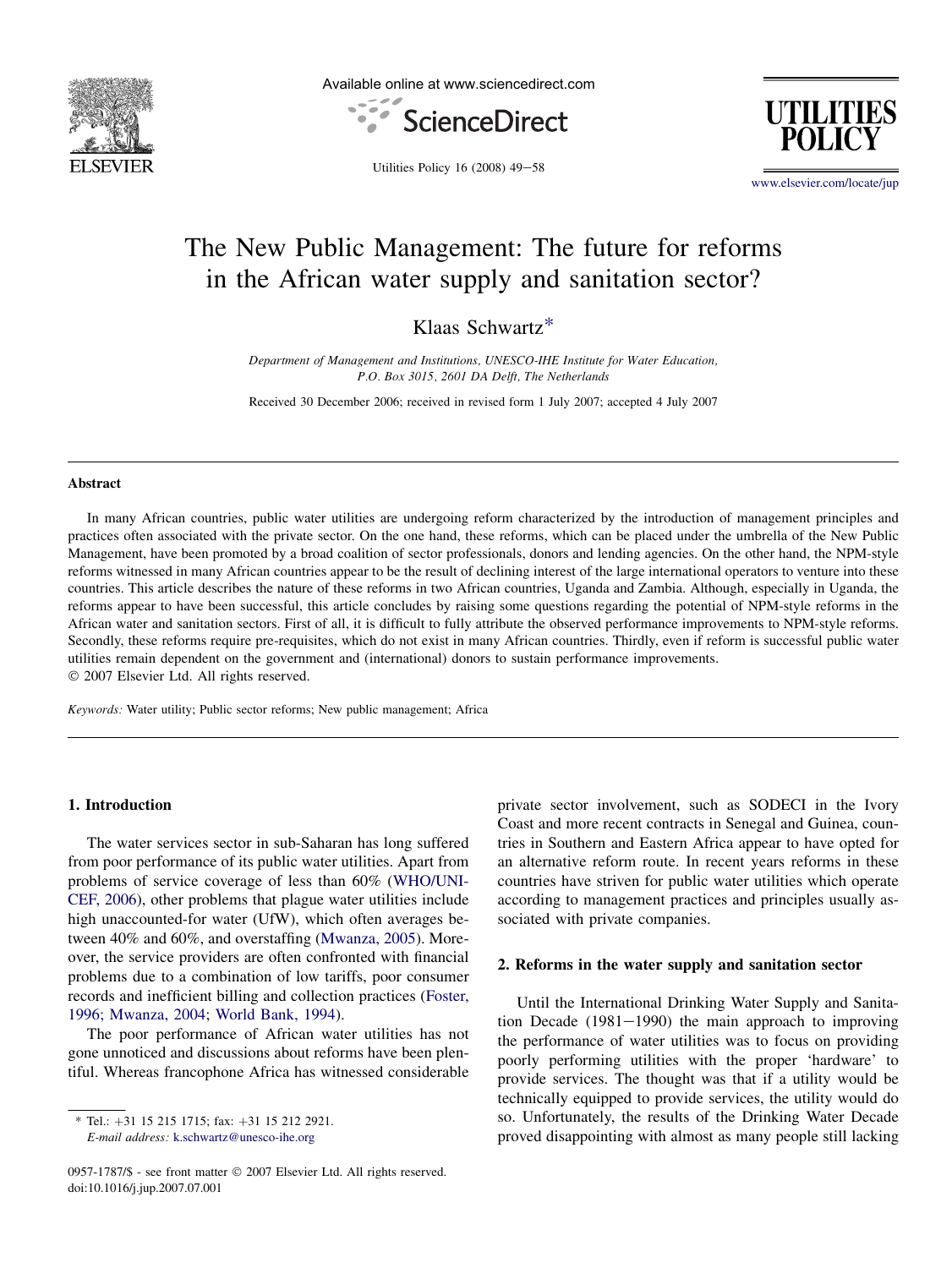either clean water or sewerage at the end of the Decade as when the Decade began (The [Economist, 1994\)](#page--1-0). The main lesson learnt was that concentrating on the technical aspects of service provision is, in itself, unlikely to improve the provision of water services. Or as [Spiller and Savedoff \(1999\)](#page--1-0) noted, ''the problem [of providing adequate services] is not related to project finance or lack of technical or manpower capabilities''. As a result, at the end of the Drinking Water Decade, attention shifted from technical solutions to solutions of a 'managerial' and institutional nature in the early 1990s. The 'managerial' approach to improving service provision basically followed two paths. Firstly, management of the water utilities was delegated to the private sector through concession contracts or other contractual arrangements. The second reform strategy kept management of the utility within the public realm, but concentrated on introducing management practices associated with the private sector in the public water utility.

# 2.1. Private sector involvement

The first reform path involves large-scale involvement of the private sector and is exemplified by much publicized contracts such as the Buenos Aires, Jakarta and Manila concessions.<sup>1</sup> Many international and bilateral donors and lending agencies perceived private sector involvement as a means of removing politics from the sector and as a source of investment capital [\(Brown, 2002\)](#page--1-0). Following the disappointment of the Water Supply and Sanitation Decade in the 1980s, initial optimism for the beneficial impact of increased private sector involvement was enormous, even if the actual implementation remained controversial. In recent years, however, the optimism concerning private sector involvement in the water supply and sanitation sector has faded. High-profile concession contracts which once were presented as representing the future of the water services sector collapsed or are facing increasing operational difficulties. Best-known among the collapsed concession contracts is the concession contract in Cochabamba, Bolivia, which was terminated in 2000 following a period of civil protest often referred to as the 'Water War'. Other well-known concession contracts that were terminated include the El Alto-La Paz concession (2005) in Bolivia and the Buenos Aires concession (2005) in Argentina.

Also in Africa it has become apparent that private sector involvement, as it was envisioned and implemented in the 1990s, is not the 'golden solution' that many had believed it to be a decade earlier. Although private operators have expressed interest in engaging in the water sector of this region sector through management contracts and possibly lease/affermage contracts, the willingness to provide capital is small. This is reflected by the levels of investment of some of the large international operators, which in 2004, on average, had less than 4% of their investments in Africa (Table 1).

| Table 1                                                      |  |  |  |
|--------------------------------------------------------------|--|--|--|
| Levels of investment and percentage of investments in Africa |  |  |  |

| Company       | Total investment<br>in the water sector | Percentage of those<br>investment in Africa |  |  |
|---------------|-----------------------------------------|---------------------------------------------|--|--|
| <b>SAUR</b>   | $€22$ Billion                           | $3.7\%$                                     |  |  |
| <b>VEOLIA</b> | $€46$ Billion                           | Less than $4\%$                             |  |  |
| SUEZ          | $€42$ Billion                           | Less than $4\%$                             |  |  |
|               |                                         |                                             |  |  |

Source: [Talbot, 2004.](#page--1-0)

In the  $2003-2004$  Action Plan of SUEZ, for example, the company highlights that it will ''concentrate on the soundest markets providing the most recurrent revenues starting with the Franco-Belgium domestic market and including the European Union and North America''. The Action Plan continues by explaining that ''exposure to emerging countries, as measured by capital employed, is expected to be reduced by close to one third'' [\(SUEZ, 2003\)](#page--1-0). As such, the opportunities for reform through increased private sector participation as a reform strategy for sub-Saharan Africa appear limited. This observation is echoed by the managing director of the National Water and Sewerage Corporation in Uganda, Dr. [Muhairwe \(2006a\)](#page--1-0), who argued that international operators are hesitant to invest in developing countries in Africa.

# 2.2. The New Public Management

The second reform strategy promoted in the 1990s is that of introducing reforms within the public realm, in which institutional arrangements and management practices generally associated with the 'private sector' are introduced in the institutional context in which these utilities operate and in the public water utilities themselves. [Batley \(1999\)](#page--1-0), in examining reforms in four developing countries, including one country in which the study focused on the water supply and sanitation sector, found that the thrust of reforms was towards changes in arrangements within the public sector by increasing the autonomy of stateowned utilities and requiring them to manage on a more commercial basis. The origins of this second form of reform, often referred to as the New Public Management, lie in New Zealand and the United Kingdom where it originated in the early 1980s. The New Public Management 'model' is often presented as a more market-oriented and output-based approach alternative to the traditional 'bureaucratic model' of public administration [\(Barzelay, 2002; Kettl, 2000; Peters, 2001\)](#page--1-0). It is this second reform path in the water supply and sanitation sector, the New Public Management, which is appearing to become an increasingly important reform option in the African water supply and sanitation sector. Broadly, NPM reforms in the water supply and sanitation sector share the following characteristics:

- 1. Increasing the level of autonomy of the utility
- 2. Separating regulatory tasks from service provision
- 3. Creating quasi-competition in the water sector
- 4. Increasing tariffs to cost recovering levels and increasing customer orientation
- 5. Increasing accountability for the results produced by the utility

 $1$  In the period 1990-2001, more than 40 countries engaged in over 200 projects with private sector participation in the water and sewerage sector (World [Bank, 2003](#page--1-0)).